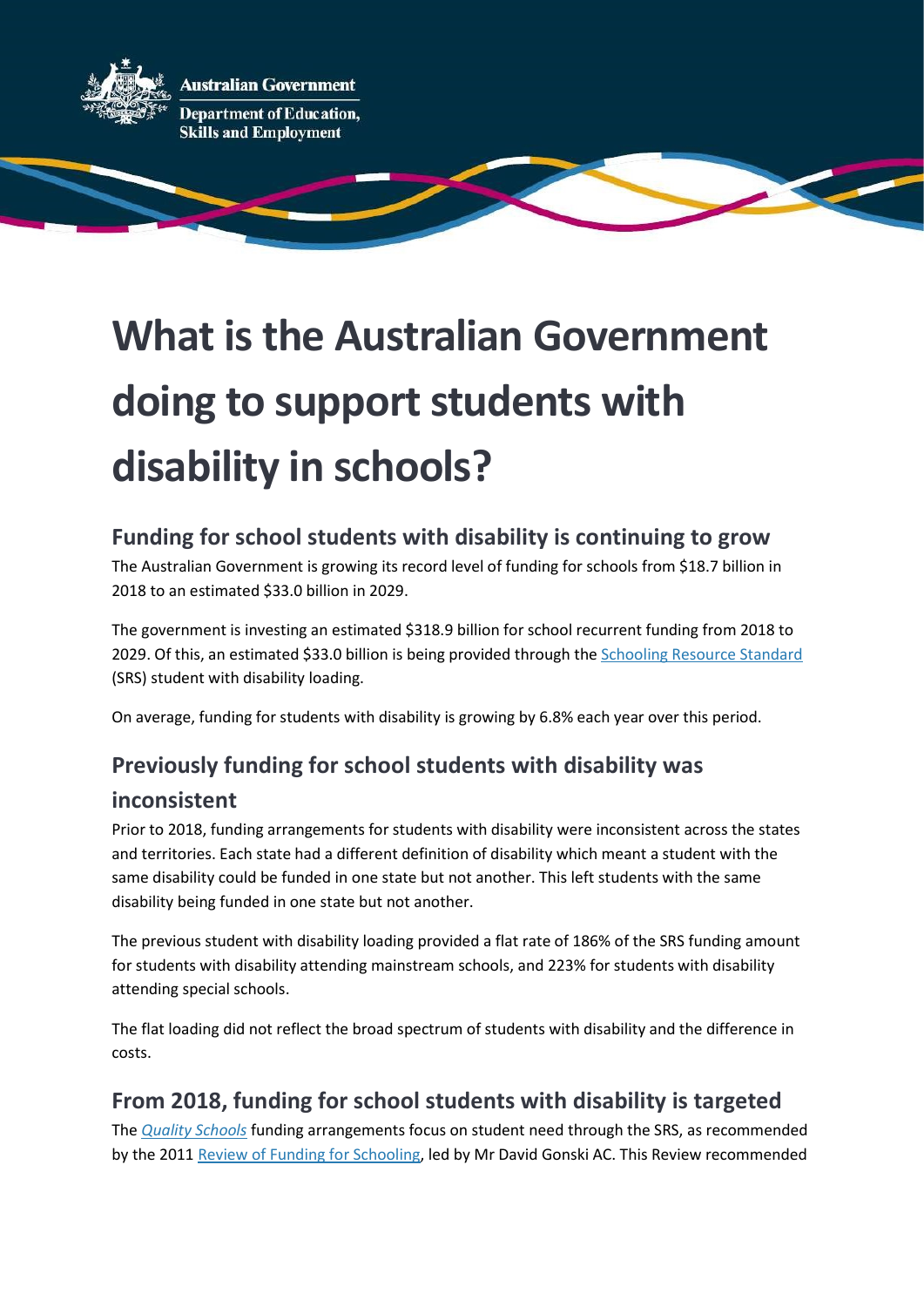the student with disability loading be based on a national definition of disability, with greater levels of funding for students with higher need.

Under Quality Schools, a base amount is provided for every student with additional loadings to support disadvantaged schools and facilitate educational achievement of priority cohorts, including the student with disability loading.

From 2018, the student with disability loading is based on the Nationally Consistent Collection of Data on School Students with Disability (NCCD). The NCCD gives us information about the number of students with disability in schools and the adjustments they receive. The NCCD groups school students with disability by the level of support they need to access and participate in learning.

Using NCCD data recognises the professional knowledge, practice and judgements of teachers and school staff who know best the educational needs of their students. Through the collection, the school team makes evidence-based decisions about students who are receiving support to access education because of disability and the level of support being provided for each student with disability. School teams conduct moderation and evaluate the evidence available to support each student's inclusion in the NCCD.

Students with disability who are counted in the top 3 levels of the NCCD (supplementary, substantial and extensive) attract additional funding through the student with disability loading, regardless of the state in which they live. Funding is based on a per student primary and secondary amount at each of the 3 levels of additional support. The amount of the loading reflects the level of support students with disability need to participate fully in school, with higher funding for those who need higher levels of support.

The loading, funded in addition to the base amount as shown in the following table, will continue to be calculated as a percentage of the SRS funding amount each year.

|                          | SRS funding<br>amount in 2022 | Supplementary    | Substantial          | <b>Extensive</b>   |
|--------------------------|-------------------------------|------------------|----------------------|--------------------|
| <b>Primary student</b>   | \$12,462                      | 42%<br>(55, 234) | 146%<br>(518, 195)   | 312%<br>(538,881)  |
| <b>Secondary student</b> | \$15,660                      | 33%<br>(55, 168) | 116%<br>( \$18, 166) | 248%<br>(538, 837) |

| Table 1: 2022 students with disability loading by NCCD level of adjustment |  |  |
|----------------------------------------------------------------------------|--|--|
|                                                                            |  |  |

Note: The table shows the 2022 amounts under the full SRS and does not take into account a school's transition arrangements to consistent Commonwealth shares of the SRS.

In addition to this loading, students with disability attract SRS base funding to their school or system and their school may also attract funding from other loadings depending on the students or their school's circumstances.